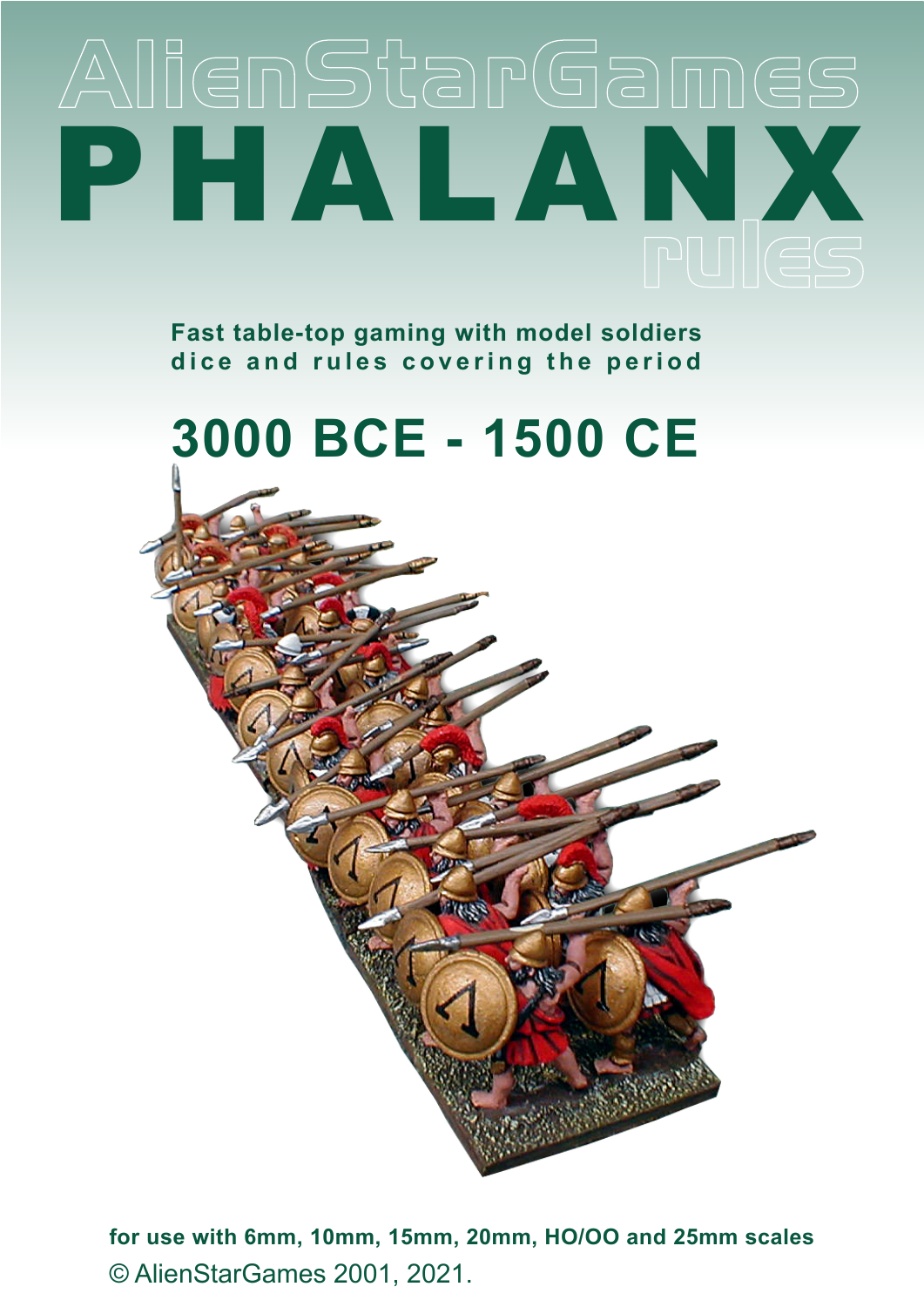#### **INTRODUCTION**

Welcome to the premier set of ancient wargame rules from AlienStar Games. The other sets we provide is Historicon, a fast play set with lots of dice, System 4 an in-depth Historical set and FLD the fantasy version of System 4. Each was written with a particular aim in mind.

This set differs in that we have concentrated on speed of play while maintaining a good level of accuracy. We hope this is achieved by using efficient game mechanics that take a pure mathematical approach. The fact that a few of us programme may have a bearing on this. This game contains many radical systems, terminology and mechanics of which combat resolution by one die is at the forefront. A lot of effort and thinking went into this game, our hope is that you enjoy gaming with **Phalanx**. To say that your gaming will never be the same again is an overstatement, we just hope you enjoy gaming with our rule sets as much as we have enjoyed writing them,

We prefer the term 'table top gaming' in the stead of 'wargaming'. War is a hateful thing, and that's despite being ex-services. When we talk of realism, we mean being realistic within the framework of gaming with model soldiers and having results as if your finely painted miniatures were the real thing. War and wargaming cannot possibly be confused. We do receive a little flak because of this.

We also would like to mention the legends of this hobby (for better or for worse) for starting us on this path. We wouldn't be doing this if it wasn't for such luminaries as WRG, GDW, GW, TSR (just love acronyms). Thank you guys for the years of enjoyment you have given. Finally, we have been as rigorous as possible in developing unique game mechanisms and writing style. No point in re-inventing the wheel.

Above all, don't take it too seriously. It's a game. Have fun!

# **EQUIPMENT**

To play this game you will need a number of model soldiers, hopefully proudly painted, a table on which the game is played and some model terrain. We'll run through troops types, scales, setting up the battle (terrain rules etc) and finally the battle rules.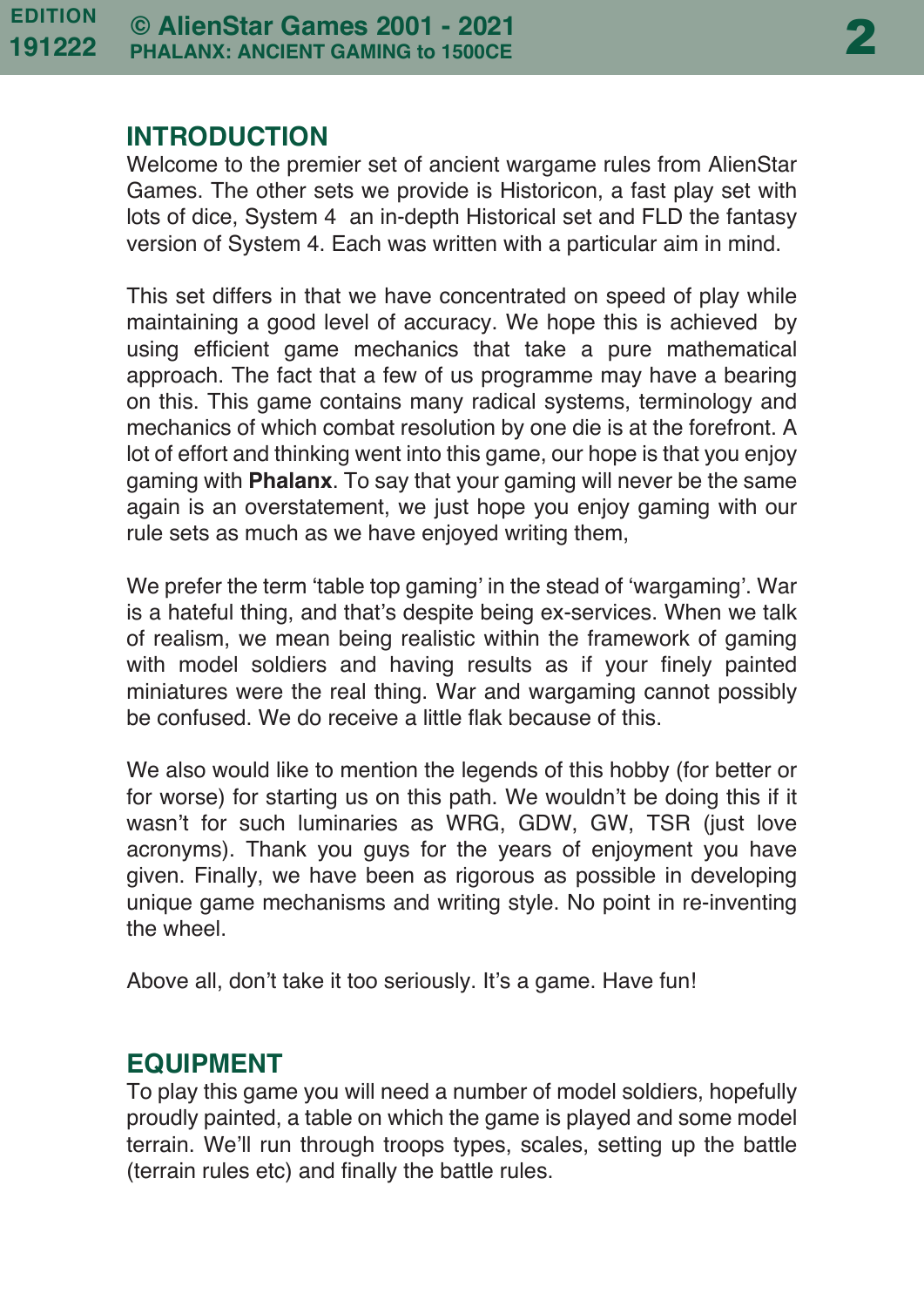#### **MODEL SCALE**

The most popular scale by far is 15mm. They are relatively inexpensive and some makes are beautifully detailed. Other scales have their own virtue, these are 25mm and 6mm. You can use either with this set.

# **TROOP TYPES**

Your nicely painted figures should perform on the tabletop in a similar fashion to how their real life counterparts acted on the battlefield. To facilitate this effect we categorise troops according to a class. These classes and their hierarchy are as follows.

There are four general classifications each with sub-classes, two army classes and five integrity classes. The four **General Classes** are **FOOT**, **MOUNTED**, **EXPENDABLE** and **ANIMAL**.

# **The sub-classes of the FOOT General Class are…**

**HIP: Heavy Infantry Pikes.** Foot troops in a solid close formation armed with pikes. **Advantage**: Pikes are used in deep formation and can roll over any but the most resolute foot. **Disadvantage**: Very sensitive to difficult terrain. The deep mass made formation keeping and manoeuvre difficult and terrain would also disrupt the formation.

**HIS: Heavy Infantry Spears.** Foot troops in close formation armed with large shields and a long thrusting spear such as Spartan and Greek Hoplites. **Advantage**: Their tight formation and large shields gave them good resisting power. **Disadvantage**: Sensitive to difficult terrain. Not very manoeuvrable, weak flanks, risk of being overlapped or outflanked by light troops. Vulnerable to missiles if they have no support from similar troops.

**HIB: Heavy Infantry Bows.** Close or Loose foot troops whose main weapon of engagement is at a distance using bow, longbow, crossbow or firearms in volleys of fire at command. **Advantage**: Particularly effective against mounted troops. **Disadvantage**: Sensitive to difficult terrain. Weak in melee, especially against mounted troops if they manage to get into contact.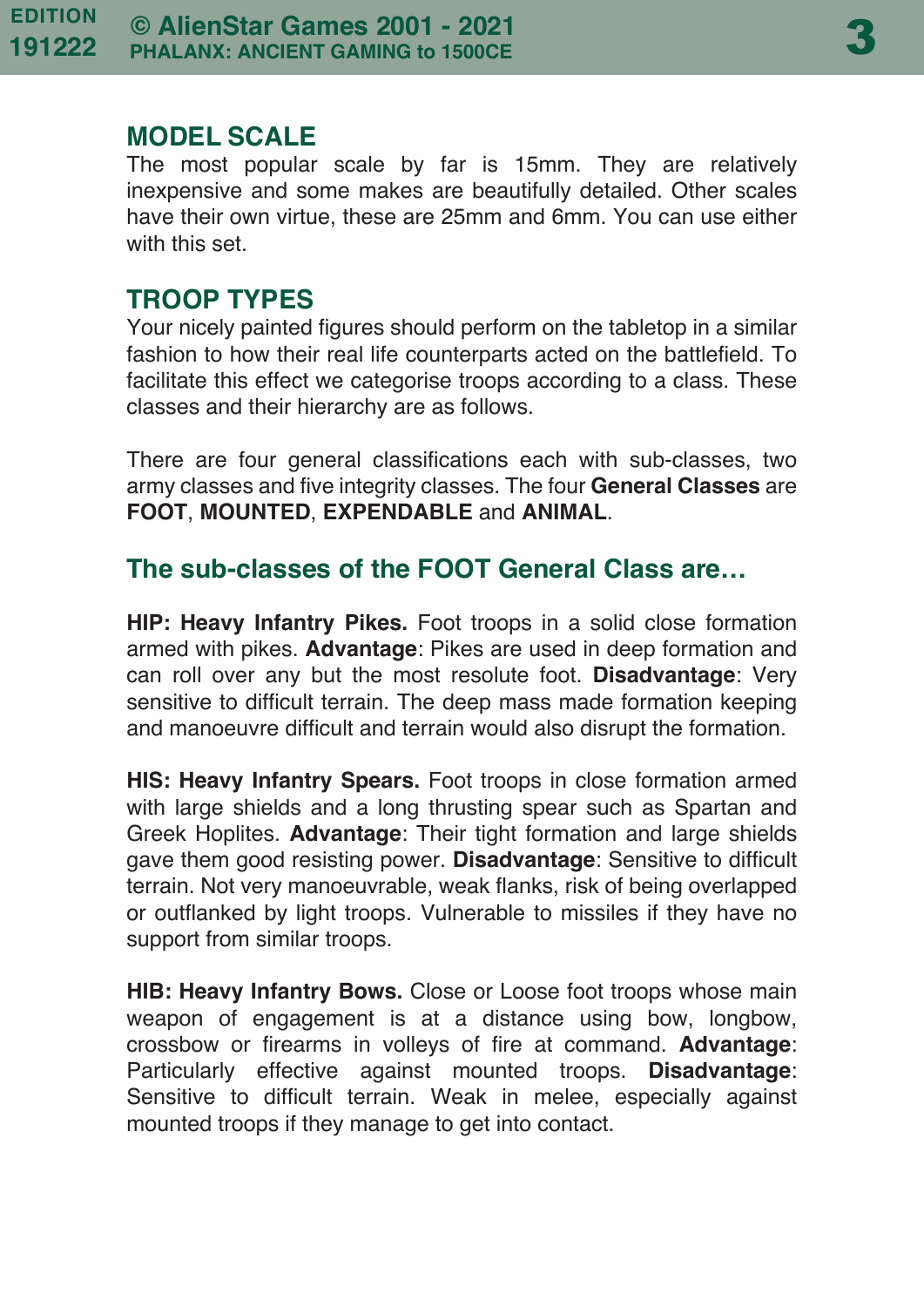4

**HIN: Heavy INfantry.** Foot troops whose main role is close combat and armed with such weapons as the pilum, angon (or similar), or two handed shafted weapons such as halberd or naginata, or with short ranged throwing weapons such as javelin and/or dart. **Advantage**: Strong against any foot except **HIP** in good order. **Disadvantage**: Sensitive to difficult terrain. Can be prone to cavalry if caught in good terrain.

**HIW: Heavy Infantry Warband**. Close formation foot troops whose prime role was to break an enemy with a fanatic charge to contact. **Advantage**: May sweep all before them, even **HIP**. **Disadvantage**: Sensitive to difficult terrain. Prone to cavalry (but less so that **LIW**) if caught in the open, formation keeping and control difficult due to their irregular nature. **LIS** can fight them on even terms.

**LIW: Light Infantry Warband**. Loose formation foot troops whose prime role was to break an enemy with a fanatic charge to contact. **Advantage**: Immune to difficult terrain. May sweep all before them, even **HIP**. **LIW** are more flexible in dealing with difficult terrain than HIW, and can built up more speed and momentum in the charge compared with the dense and slow moving formation of **HIW**. This makes them very dangerous. **Disadvantage**: Prone to cavalry if caught in the open, formation keeping and control difficult due to their irregular nature. LIS can fight them on even terms.

**LIS: Light Infantry Spears.** Loose formation foot primarily armed with large shields and a long thrusting weapon such as the lancea or Yari. **Advantage**: Immune to difficult terrain, can avoid contact of close formation troops and shoot or skirmish them at a distance, the ideal counter to **HIW** and **LIW**. Able to Drive off **LIN** and **VLI**. **Disadvantage**: Vulnerable to mounted troops.

**LIN: Light Infantry.** Loose formation foot armed with shield and mainly javelins with the aim to skirmish a close formation battle line at distance, evading if charged. **Advantage**: Immune to difficult terrain, may slow or even halt the advance of close formation foot. Able to drive off **VLI**. **Disadvantage**: Vulnerable in open terrain especially against mounted troops.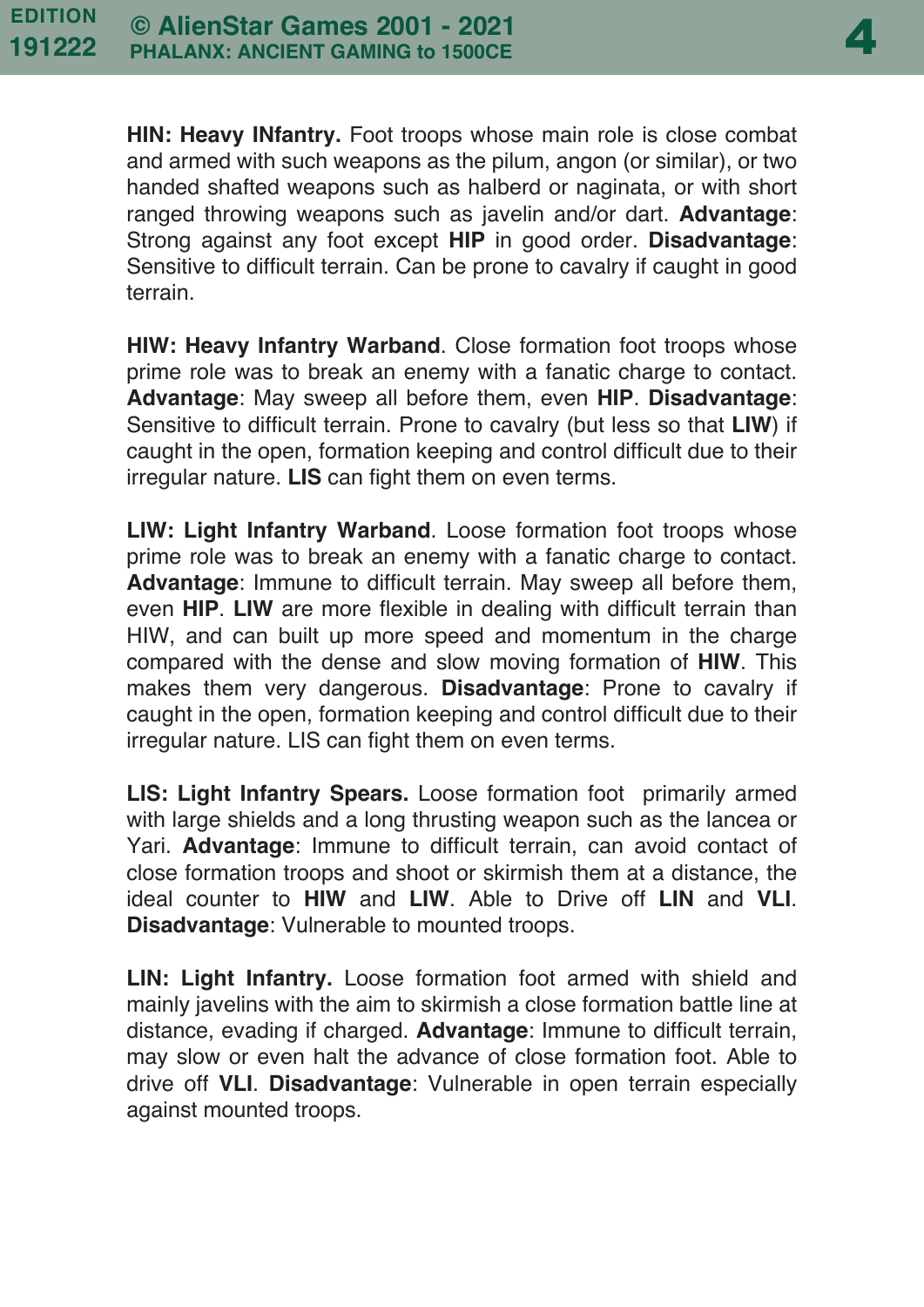**VLI: Very Light Infantry.** Open formation foot armed with a variety of missile weapons and perhaps shields. They persistently hang around enemy foot causing a small number of casualties due to their shooting perhaps forcing **HI** to halt and present shields. **Advantage**: Can pester slow moving **HI** with a constant dribble of casualties and running away if charged, **VLI** are used to slow and sometimes pin an enemy unit. **Disadvantage**: Avoid melee with the enemy.

# **The sub-classes of the MOUNTED General Class are…**

**CAT: Cataphracts and Knights**. Mounted troops in loose or close formation. Equipped in full metal armour of either plate or mail and mounted on horses similarly equipped. Their role was a charge to contact in the hope that the impetus and shock of contact would route the enemy. **Advantage**: Only steady foot in deep formation could resist the charge, others were just ridden down. **Disadvantage**: They demonstrated a sensitivity to terrain, could be pestered and taken in the flanks by **LSC** and are vulnerable to the massed missile fire of **HIB**.

**HCC: Heavy Charging Cavalry.** Loose formation troops in partial metal armour mounted on horses that are unarmoured or have partial metal or cloth armour. Armed with a lance, their function was to break the enemy with a charge to contact. **Advantags**: Only steady foot in deep formation could resist the charge, others, except **CAT** were ridden down. **Disadvantage**: They demonstrated a sensitivity to terrain, could be pestered and taken in the flanks by **LSC** and are vulnerable to the massed missile fire of **HIB**.

**HSC: Heavy Skirmishing Cavalry**. Loose formation troops in partial metal armour mounted on horses that are unarmoured or have partial metal or cloth armour. Primarily armed with javelins or bows, their function was to weaken the enemy by skirmish shooting before delivering the fatal charge. **Advantage**: Generally effective against all troops especially the **LI** variants. **Disadvantage**: Can be ridden down by **CAT** and **HCC**, sensitive to difficult terrain and the massed fire of **HIB**.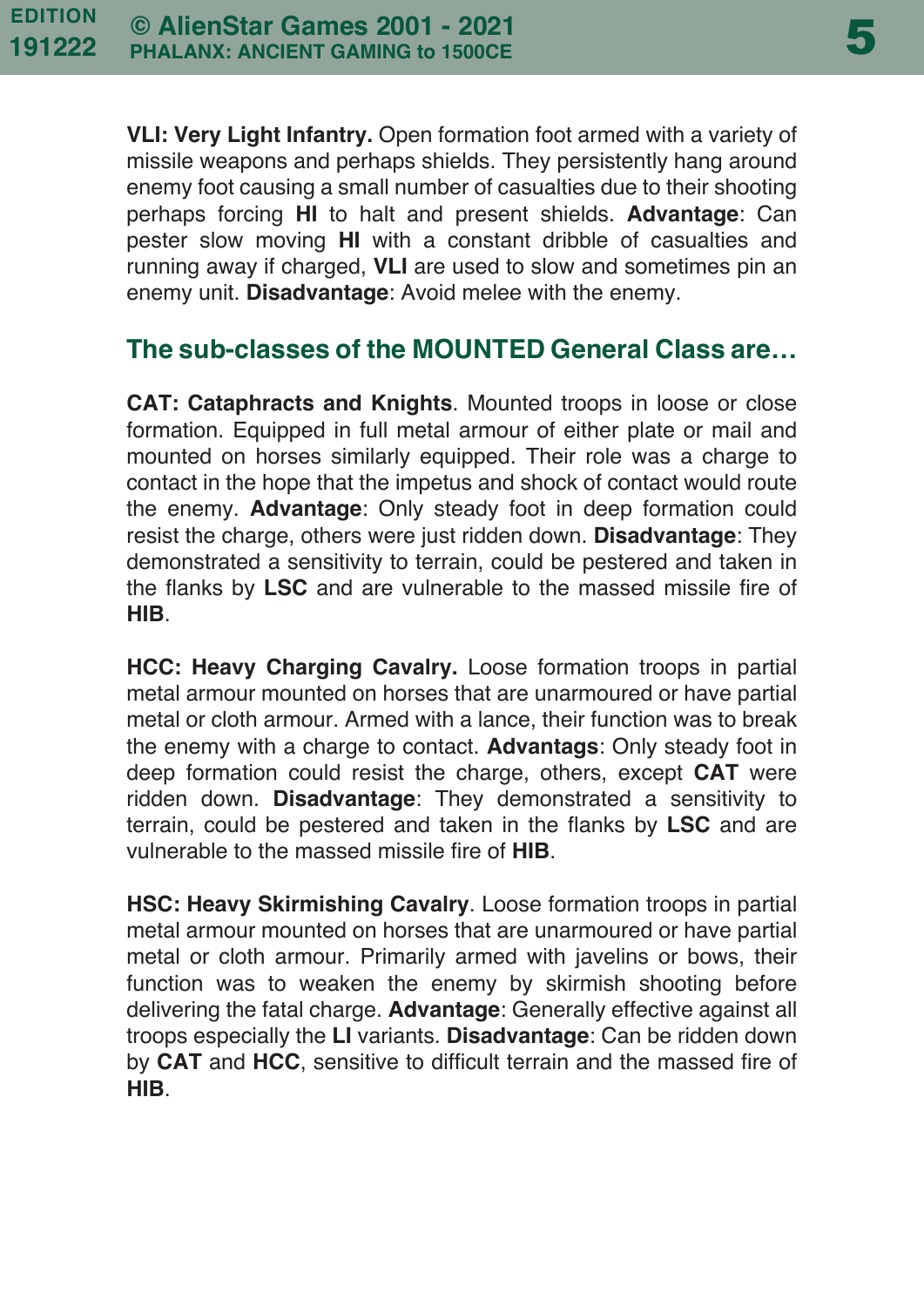**LSC: Light Skirmishing Cavalry.** Un-armoured open formation troops on un-armoured horses. Armed with bow or javelin. Their function was to harass enemy troops, out manoeuvre and take them in the flanks and to drive off the lighter foot troops. Advantages: Usually fast and mobile, useful for scouting, fast strikes and getting behind the flank lines on the enemy. **Disadvantages**: Avoid melee with the heavier troop types unless at an advantage.

**RSC: Royal Shakespeare Company.** Loose formation thespians, much ado about nothing save a good bloody slaughter.

# **The sub-class of the EXPENDABLE General Class is…**

**SCH: Scythed Chariots.** Four horse scythed chariots with a crew of one. Driven at high speed into enemy units, the driver bailing out just before contact. Advantages: Can be effective against solid targets such as **HI** variants and **CAT**. Disadvantages: Need good terrain, can be countered by **LI** who can easily evade, distract and re-mount.

# **The sub-classes of the ANIMAL General Class are:**

**CAM: Camels.** These are treated as the camel equivalent of **LSC** with similar advantages and disadvantages. In addition, some horses were frightened of them.

**PEL: Protected Elephants.** Indian elephants protected with a combination of metal and textile armour and with a tower howdah, or a crew of up to six with supporting **VLI** on foot mounted on the same base. **Advantage**: Very intimidating to close formation foot who presented a nice solid target, some horse were afraid to close with them. **Disadvantage**: Unreliable, even when trained, elephants are by nature gentle creatures not well suited to war (Humans - learn!). Can also be countered by the missiles and manoeuvrability of light foot troops.

**IND: Indian Elephants.** Un-armoured Indian elephants, with or without a howdah and a crew of up to four. **Advantage**: Very intimidating to close formation foot who presented a nice solid target, some horse were afraid to close with them. **Disadvantage**: Unreliable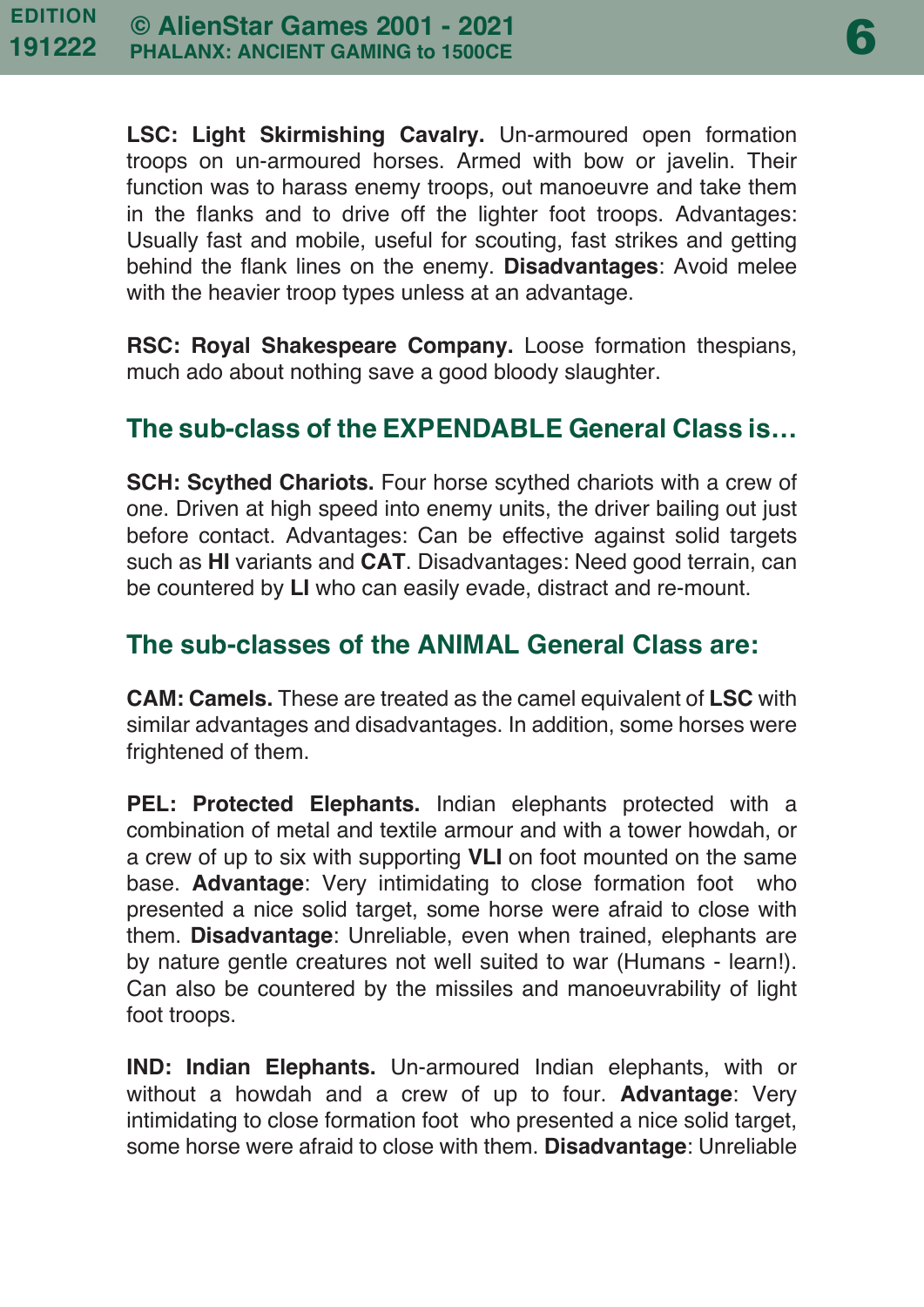and can also be countered by the missiles and manoeuvrability of light foot troops.

**AFR: African Elephants.** The small African Forest Elephant now extinct. Up to 3ft smaller than the Indian. Used in a similar manner with corresponding advantages and disadvantages. This is the elephant Hannibal Barca used to invade the Roman Republic.

#### **ARMY CLASSES**

There are two army classes. **Regular Army** (**RA**) and **InFormal** (**IF**).

**RA** troops as the name suggests belong to a regular army, usually professional and uniformed. **RA** troops are trained and disciplined to obey orders. Whether in combat or manoeuvre, the emphasis is on mutual co-operation. Advantages: Able to manoeuvre in small bodies depending on other class definitions.

**IF** troops have a more informal organisation usually along tribal or feudal lines or as a matter of social psychology. They fight as a group of individuals. **IF** class troops are often difficult to control due these reasons and to their personal motivation and/or dislike for rigid command.

# **INTEGRITY CLASSES**

Integrity encompasses such qualities as morale, determination, elan, ferocity, discipline, steadfastness, loyalty, armour and the reaction to the stress of combat. There are five integrity classes, these are:

- **Class V** Troops of the highest quality morale, loyalty, training and discipline if RA class or ferocity, frenzy and zeal if IF class. Such examples as Spartan Hoplites, some Gauls, Late Jewish zealots.
- **Class IV** Troops exhibiting above average qualities of morale, loyalty, training and discipline if RA class or ferocity, frenzy and zeal if IF class. Such as Roman Legionnaires, Argyraspids and Companions.
- **Class III** Troops of average quality and ability such as Hoplites, most cavalry and phalanx troops.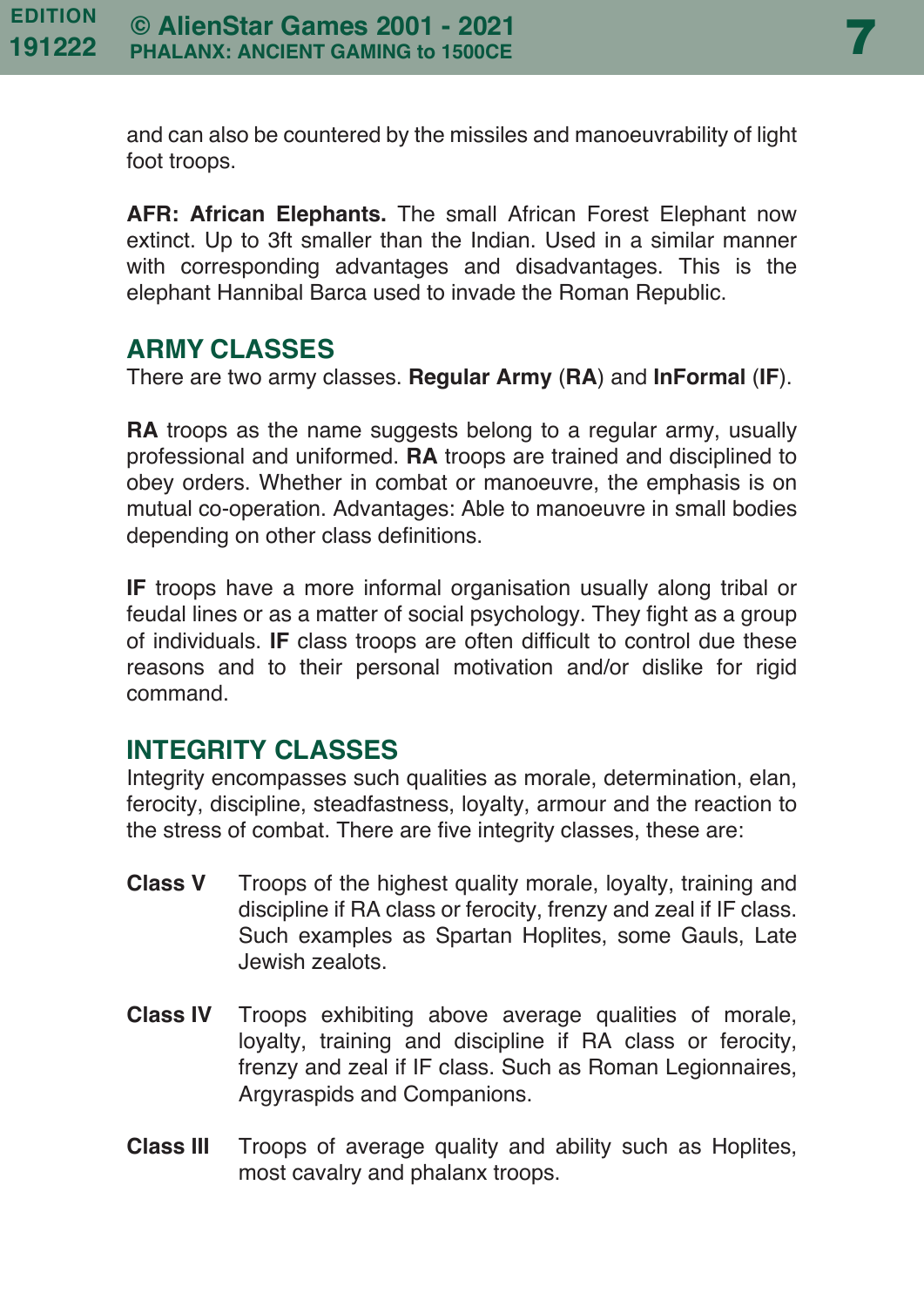- **Class II** Troops of below average quality such as green, raw or garrison troops.
- **Class I** Troops of low or little combat ability, morale and unit integrity. Fearful and reluctant to close with the enemy. Troops such as levy fall into this class.

# **BASING AND ORGANISING YOUR TROOPS**

**PHALANX** is an army level game. This means that you are an army commander and concerned with the mechanics of that level of command. Low level organisations and command is left to your subordinates. Your subordinates know how to command their troops and they, in turn, know how to fight. Therefore, we are not going to organise the troops in a low-level fashion but as an ancient army commander would view it: in lines and wings, or if you are a medieval player, in battles.

The lowest tactical unit is what we call the Vignette. Your army is comprised of 12 Vignettes. Vignettes are subdivided into tactical units such as Mora, Cohortes or warbands. The below table gives a number of options for the base size of each of your army's vignettes.

| <b>Scale</b>     | Option1         | <b>Option2</b>  | <b>Option3</b>  |
|------------------|-----------------|-----------------|-----------------|
| 25 <sub>mm</sub> | 6 <sub>cm</sub> | 12cm            | 18cm            |
| 15-20mm 4cm      |                 | 8 <sub>cm</sub> | 12cm            |
| 6mm              | 2cm             | 4cm             | 6 <sub>cm</sub> |
|                  |                 | Table 1         |                 |

You can choose any option depending on the number of figures you have in your collection.You will find that the frontages of the vignettes are multiples of the most commonly used frontages used in other games, so re-basing is not required. Vignette depth is not critical, but foot troops should be based two ranks deep. Mounted troops should be based in one or two ranks as aesthetically pleasing ideally on a base as deep as it is wide. Close formation troops should be mounted on the base shoulder to shoulder, loose formation troops should have about a one figure gap between them, open formation troops should have a two or three figure gap between them. This is to reflect the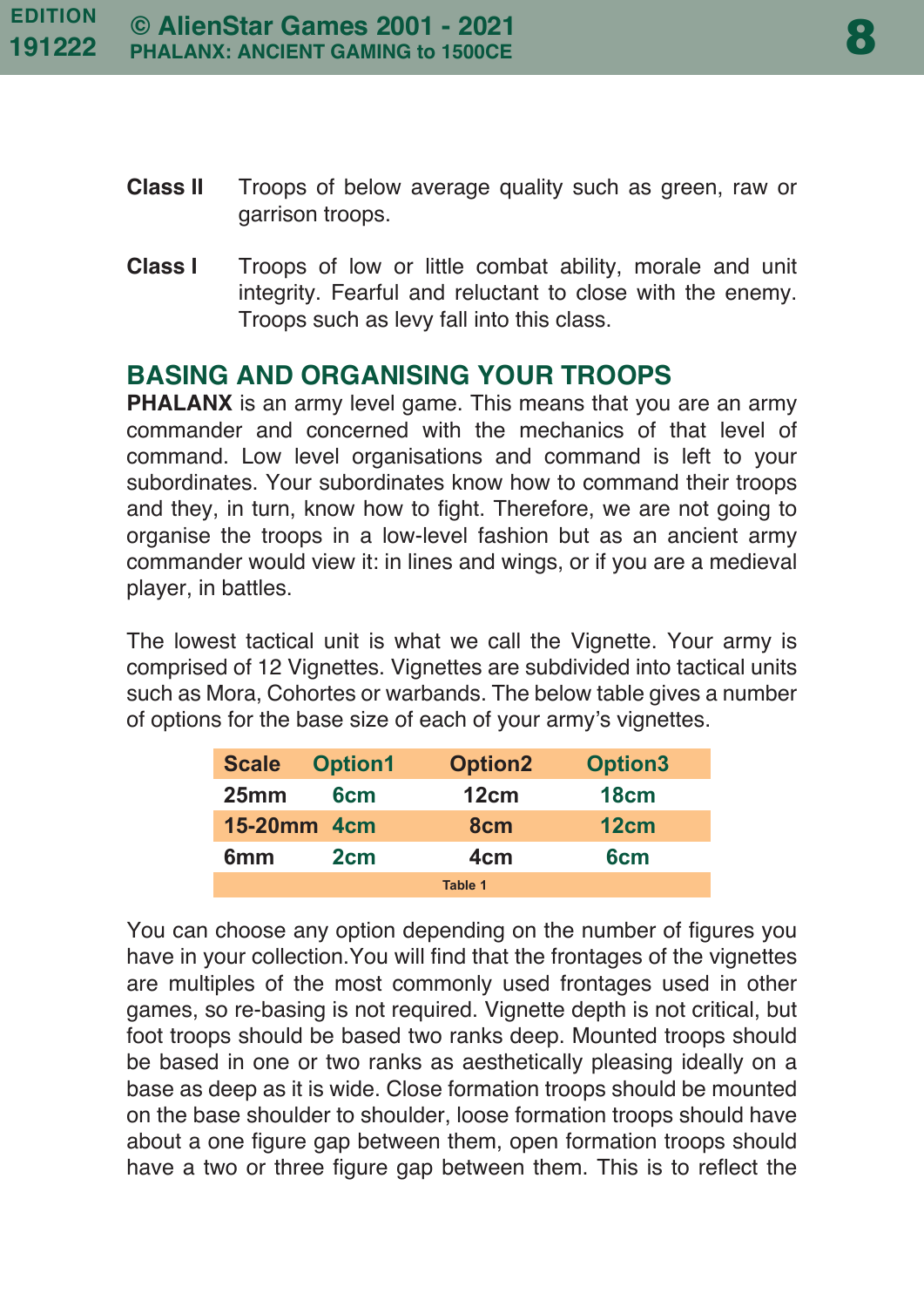density of their formation and to make visible identification easier. **RA** class troops should be positioned evenly on the base while **IF** class troops should have a disorganised irregular look. If you have mounted your troops to another set of rules, no problem, just place the stands together to form the vignette of the required size. Of course, if you base your troops native to this set you can go to town on the modelling of the base and create a truly inspiring model vignette, hence our term. If you are basing your troops for use with this set then **OPTION 1** (as above) is the **standard** vignette size.

A Vignette represents an average of 2000 HIP, 1500 HIS or 1000 other close formation troops (this is to reflect their historical depth), 750 loose formation troops or 500 open formation troops. If you are using inherently small armies you can half this number.

We have chosen 12 vignettes as the army size, not just to share commonality with another popular fast play set, but because this number is divisible by 6, 4, 3 and 2 making organisation in to lines and wings very efficient.

# **THE TABLE**

The table that the game is played upon is a standard wargames table that is usually 120cm x 120cm, 180cm x 120cm, 240cm x 120cm or 240cm x 150cm depending on scale and room. The surface of the table is divided into 50cm, 40cm or 30cm squares as required. See **What table size shall I use** found at the end of the rules. Carpet tiles are ideal for this or terrain blocks. Then, for each add the score of two six sided dice and consult the below table, the result is the terrain piece/type that occupies each square.

| <b>Score</b> | <b>TERRAIN TYPE</b>       |
|--------------|---------------------------|
| 1 to 4       | No Terrain or open Area   |
| $5 - 6$      | <b>Gentle Hill*</b>       |
| 7            | Steep Hill**              |
| $8 - 9$      | Wood**                    |
| 10           | Built up Area**           |
| $11 +$       | <b>Impassable Terrain</b> |

Terrain pieces cannot be any larger than the square that they are in, nor smaller than half a square. Add **two** to the dice score when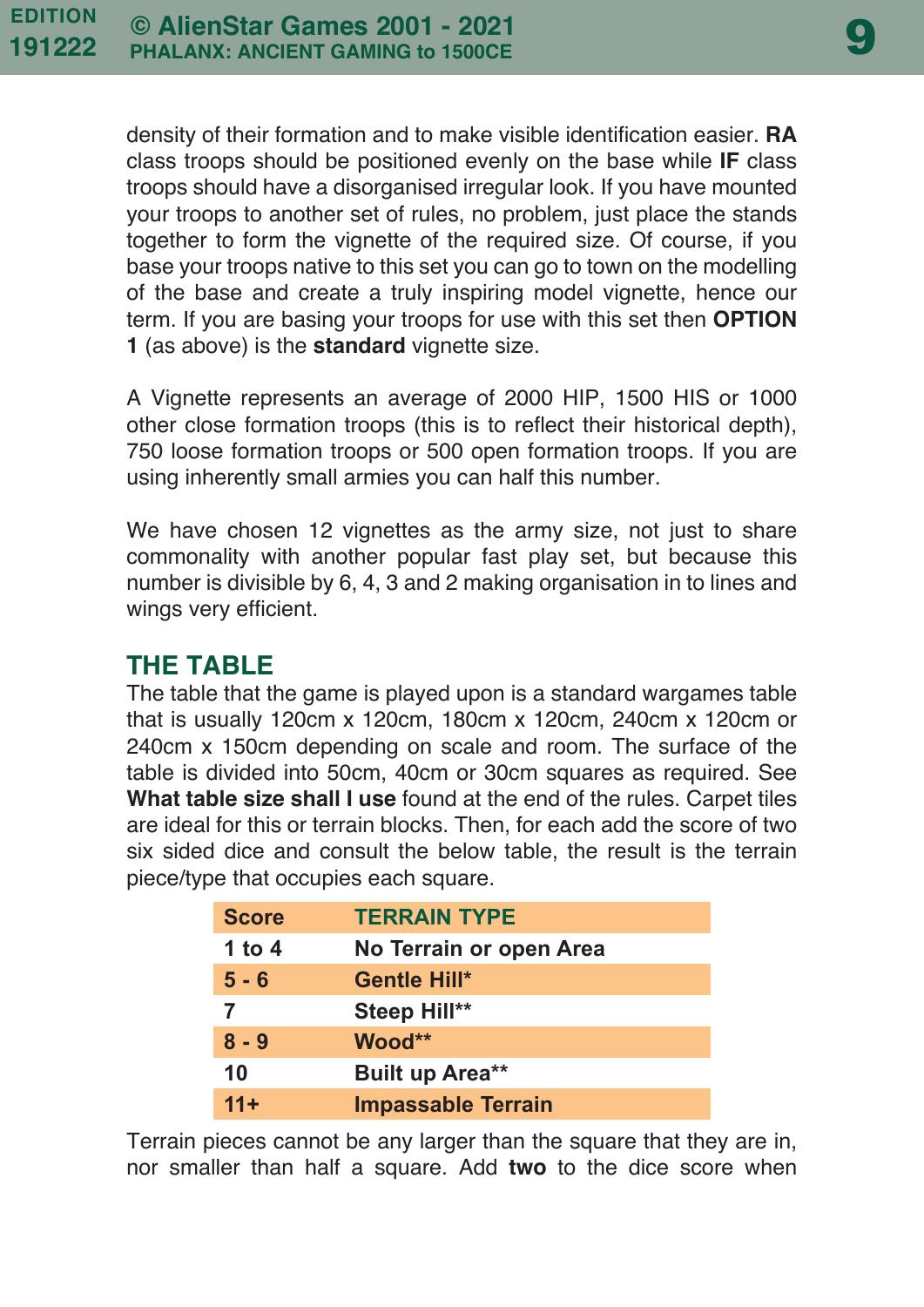throwing for the terrain type in the squares that border the table edge. Impassable terrain is such as mountains, highland, swamp, bog, lake, sea or Major River. After Terrain has been placed, both players throw a six-sided die. The player with the highest score can choose his table edge and can remove up to two pieces, or swap the positions of two pieces to his choice. If one player exceeds his opponents score by 5, the looser must write down his order of march and then move in that order across any one of the tables diagonals. The higher scoring may deploy anywhere within 30cm of his opponent at any time during the march. Then the first turn is decided by another die throw, the higher score moving first. Terrain pieces marked **\*** give a combat advantage of **+1** if higher up the slope than opponent. Terrain pieces marked **\*\*** is bad going and give some troops a combat penalty.

# **TIME SCALE and BATTLE READINESS**

Troops of this period did not have the same time consciousness of today. Battles are considered to take place in the morning or afternoon, generally being set pieces with both sides prepared. There are some option rules for weather and time of day found in the **optional rules** section later.

# **DEPLOYMENT**

You can deploy your troops in the following zones as the diagram of the games table is demonstrated with diagonals in Fig. 1 below.

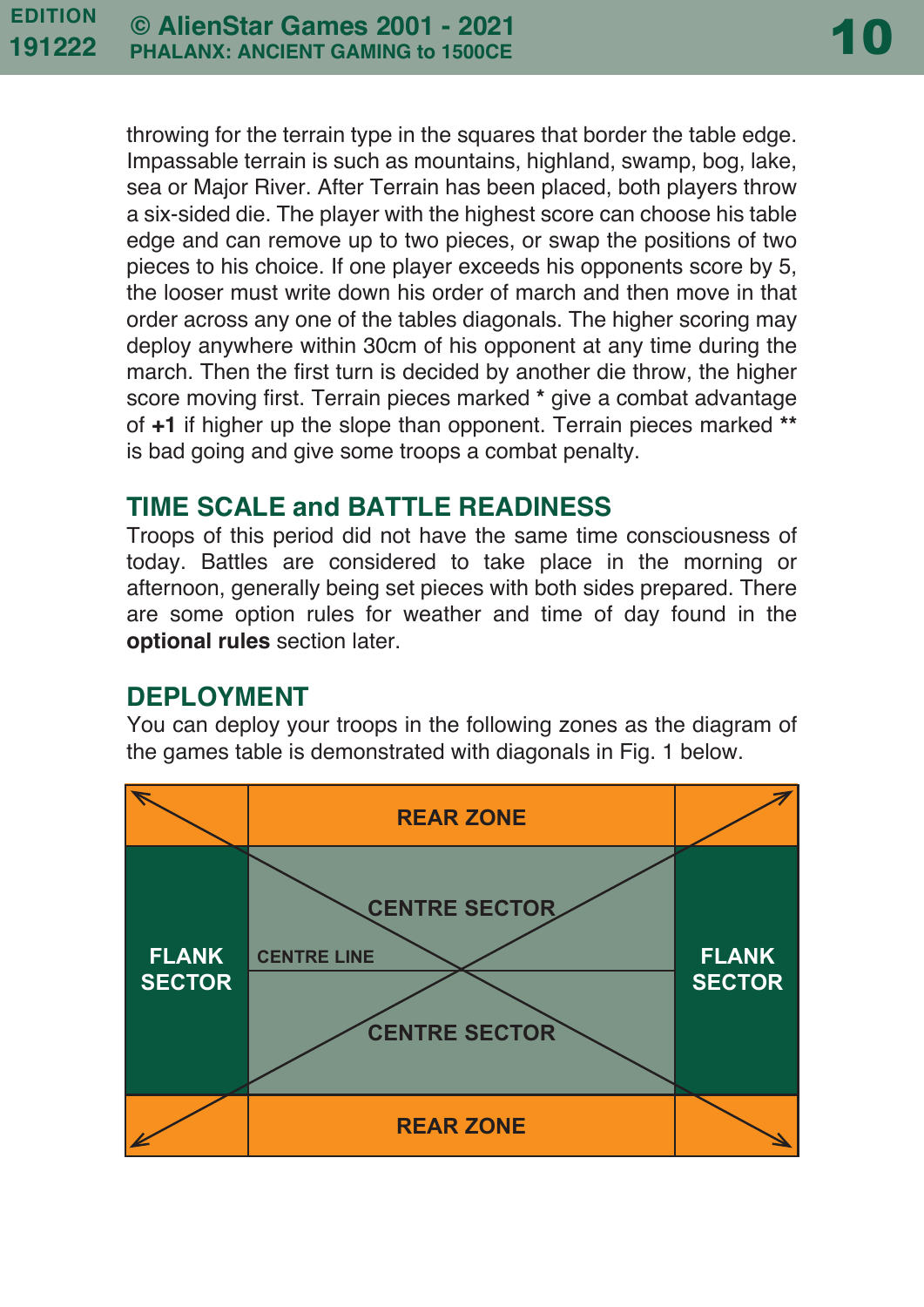Using any one of the table sizes as on **P9**, the Rear Zone is 20cm deep as measured in from the table edge and the Flank Sector is 60cm if using an 240cm wide table, 45cm if using a 180cm wide table and 30cm if using a 120cm wide table, as measured from the table edge.

All your vignettes have to be initially deployed in the Rear Zone. They can be either deployed in the Rear Zone of the Centre Sector or the Rear Zone of the Flank Sectors. Some Vignettes can be placed immediately behind another to increase combat advantage, in this case they are treated as a single vignette. Unless permitted by the army list, all vignettes must be deployed in one line, this is the **MAIN BATTLE LINE** (**MBL**). The exception to this is **LIS**, **LIN**, **VLI**, **LSC** and **HSC** which can be deployed in front of, to the side of, or behind the **MBL**. There may not be a gap of greater than the frontage of three vignettes (depending on what scale and Option you use, this distance will vary) between any vignette of the **MBL**. Any section of the **MBL** that extends into the Flank sectors at deployment are called Wings (see Page 12). The narrowest gap that can be passed through is the frontage of one vignette. **LIS**, **LIN** and **LSC** can pass through a gap of half this. **VLI** can move through any troops belonging to their own side.

For example, if you are using Option 2 in 15mm, the gap between vignettes of the MBL cannot be greater than 24cm, the minimum gap that a vignette can pass through is also 8cm. **LIS**, **LIN**, **VLI** and **LSC** would be able to pass through a gap a 4cm. Have terrain pieces further apart than the frontage of one of your vignettes.

#### **MOVEMENT**

The movement rate of Vignettes is as on the below table;

| <b>VIGNETTE TYPE</b>                                                       | <b>TURN</b> | <b>GOOD GOING</b> | <b>BAD GOING</b> |
|----------------------------------------------------------------------------|-------------|-------------------|------------------|
| LSC:                                                                       | $180^\circ$ | 3                 | $1.5$ (cp)       |
| HCC/HSC, SCH, CAM: 90°                                                     |             | $\mathcal{P}$     | $1$ (cp)         |
| <b>VLI:</b>                                                                | $180^\circ$ | 1.5               |                  |
| PEL, IND, AFR:                                                             | 45°         |                   | 1                |
| $\overline{\mathsf{L}^{\mathsf{I}}}$ LIW, LIS, LIN $\overline{\mathsf{L}}$ | $90^\circ$  |                   |                  |
| CAT, HIP/S/B/N/W:                                                          | $45^\circ$  |                   | 0.5(cp)          |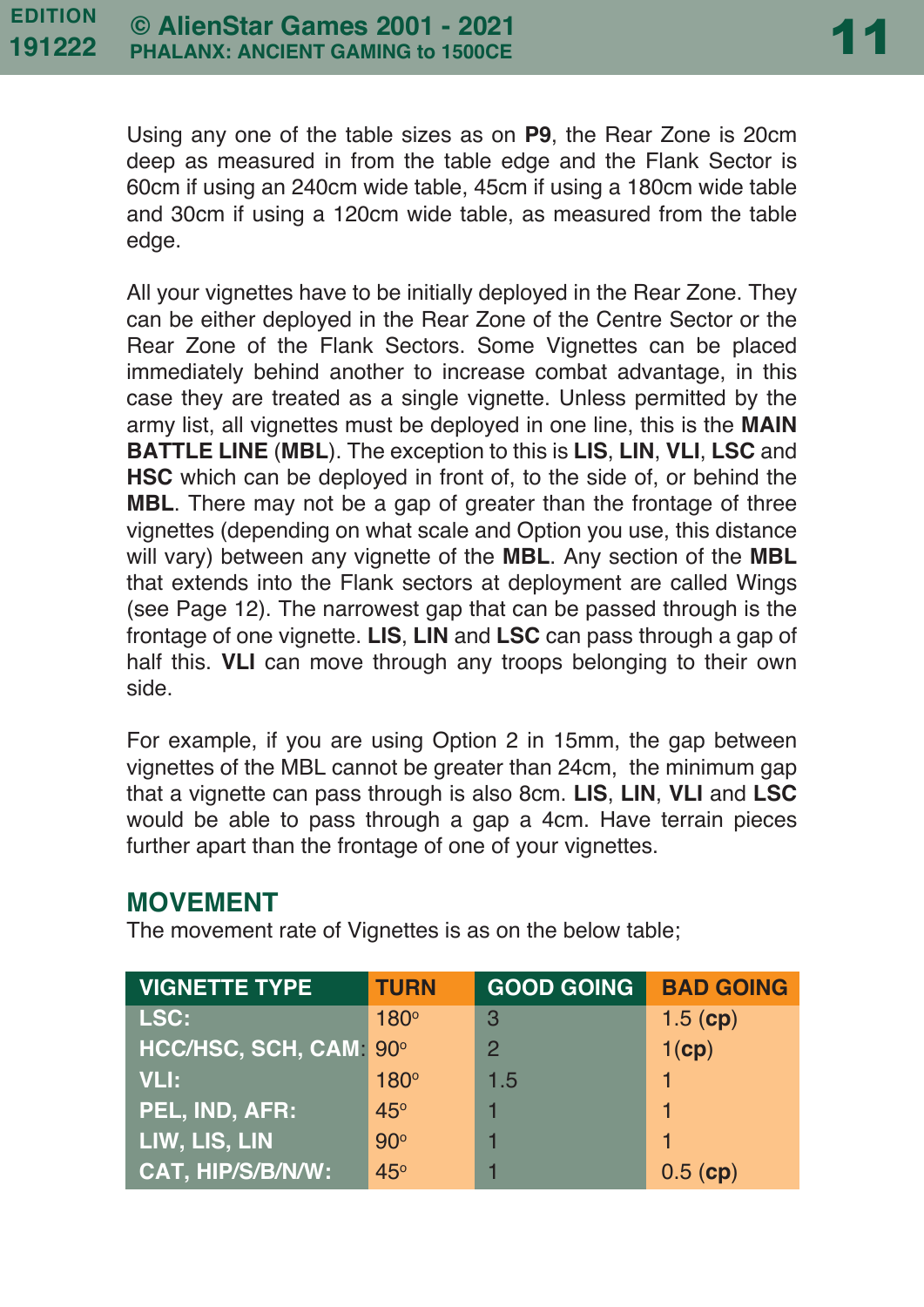When any part of a vignette moves on or over a terrain piece described as Steep Hill, Built-up-area or Wood as on Table 2 (Page 9) the entire vignette is counted as being in Bad Going. Movement along roads negates the effect of Bad Going. In the Bad Going column (**cp**) means that a **combat penalty** is conferred when this type of vignette is in Bad Going. The TURN column gives the vignettes maximum turn rate allowable per turn. Turning in bad going halves this. Vignettes with a Good Going turn rate of 45° turn by holding one front corner still and pivoting the other front corner. Other vignettes turn by pivoting on the centre of their base. The figures in the Good Going and the Bad Going columns are the vignettes move rates as expressed as vignette widths. For example, 25mm VLI based as Option 2 will move 1.5 times its frontage, which is 18cm. The same vignette in 15mm will move 12cm. Apart from turning the only other allowed voluntary movement is straight ahead.

# **COMMAND AND CONTROL**

The battle is won or lost either in the deployment section or here in the Command and Control section. Good control can partly off-set a bad deployment. You may divide your army in to three parts, the Centre and two Wings. One vignette has to be nominated as having the General, he must be represented by a suitable figure on the vignette, this is called the General's Vignette. The vignettes that belong to the army centre must deploy in the Rear Zone of the Centre Sector. While the vignettes that belong to the army wings must deploy in the Rear Zone of the appropriate Flank Sector.

#### **Linked Vignettes**

There are two ways to link vignettes, an In-Line Link and a Support Link. RA troops cannot be linked to IF troops.

**In-Line Link**: Two or more vignettes are placed together to form a contiguous line two or more vignettes wide. If the In-Line Linked vignettes turn, divide their turn rate by the number of vignettes in the link. If you like, you can leave a small gap between the vignettes. **HIP, HIS, HIN, HIB or HIW linked in this manner may not turn**.

**Support Link**: Some Vignettes can be placed immediately behind an other to gain a combat advantage to its front. Linked vignettes are merged and are counted as one vignette for the purposes of movement and combat. Linking is permanent. **HIN** can only be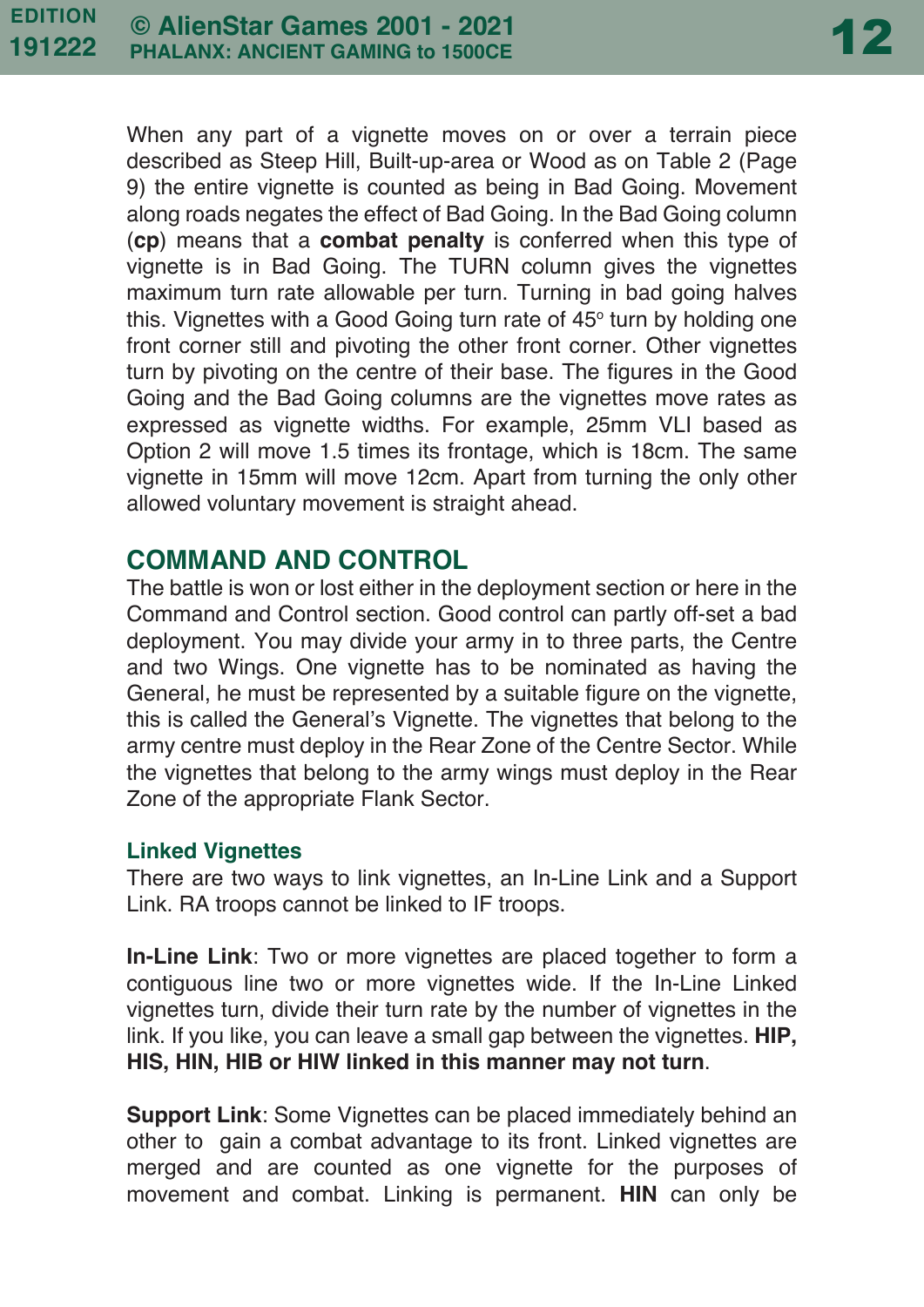support-linked by **ONE** vignette of **LIN** or **VLI**. **HIP** by **HIP** or **VLI**. **HIB** by **HIB** or **VLI**. **HIS** by **LIN** or **VLI**. **LIS** by **LIS** or **VLI**.

### **ACTIVATION**

Before you can exert any influence over a vignette, it must be activated. This simulates messengers being despatched from you, courier to destination and interpretation of orders. Activated vignettes will carry out your orders while vignettes that are not activated may act on their own initiative. The below table tells you the number of activation points it takes to activate each single vignette or link.

| <b>Troop Class</b>     | <b>Activation Points Required</b> |
|------------------------|-----------------------------------|
| <b>RA Class troops</b> |                                   |
| <b>IF Class troops</b> | ാ                                 |

The minimum number of APs required is always 1. The number of activation points required to activate a vignette or group of vignettes that are linked is modified if any of the following apply:

| $+1$ | For every 4 vignette widths distant from the General.            |
|------|------------------------------------------------------------------|
| $+1$ | If line of sight is blocked from the General's vignette.         |
| $+1$ | If any one of the vignettes in a link are Class I or Class II.   |
| $+2$ | If the vignette or link is crossing to/from flank/Centre sectors |
| $-1$ | If the vignette is Class IV or Class V and RA.                   |

**The number of AP per turn is established by the score of a d6 if the General's vignette is IF or the average of two d6 rounded up if the General's vignette is RA**. Vignettes that are not activated may act on their own initiative, throw a d6 on the below table.

| <b>Score</b>   | <b>Action Taken</b>                                           |
|----------------|---------------------------------------------------------------|
| <b>Less</b>    | Charge the nearest enemy.                                     |
|                | Charge the nearest enemy to the front.                        |
| 2              | Charge enemy that is directly ahead, or shoot.                |
| 3              | As vignette to right, if none then as left otherwise halt.    |
| $\overline{4}$ | As vignette to left, if none then as right otherwise halt.    |
| 5 or 6         | Do nothing if IF or as player wishes if RA.                   |
| $7+$           | Retreat by moving directly to the rear for two turns if IF or |
|                | do nothing if RA.                                             |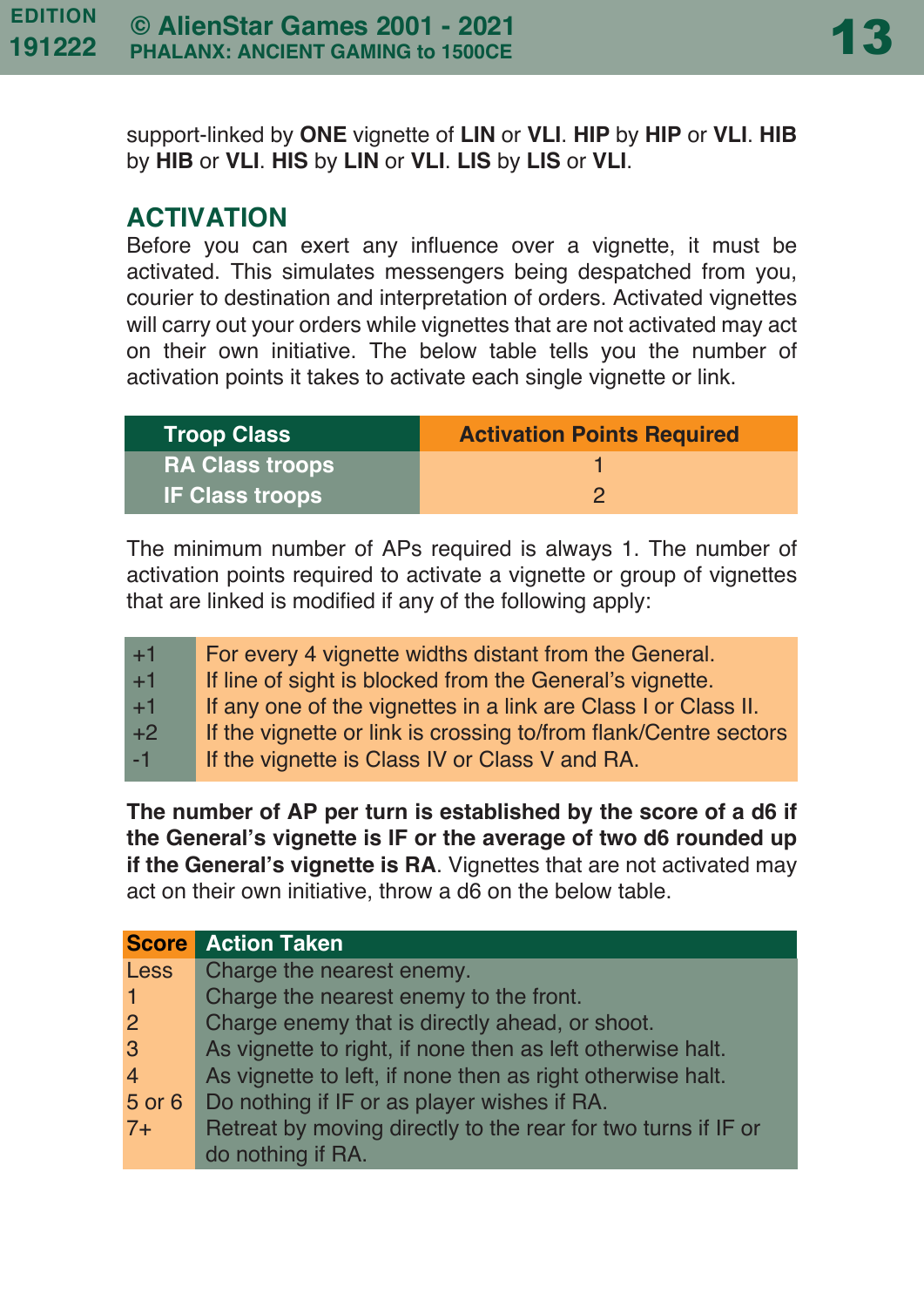Modify the die score if any of the below apply.

- -1 If the vignette is IF Class.
- -1 f the vignette is Class IV IF.
- -2 f the vignette is Class V IF.
- +1 If the vignette is Class IV RA.
- +2 If the vignette is Class V RA.

# **THE GAME TURN**

After terrain has been laid out, the players take it in turns to deploy one vignette at a time until all deployment is completed. Then both players throw a d6, the higher score being the first to move (see The Table (Page 9). **Then on in, each player takes it in turns to go through the following sequence**.

- A) Activate each vignette or group of linked vignettes as in the **ACTIVATION** section as on Page 13.
- B) Move activated vignettes in any order as you see fit. If contact is made with an opposing vignette **a charge has to be declared** and you have the option of either halting at contact or lining up the vignettes, you may not exceeding your turn and move distance. The opponent's vignettes are not moved except some may evade contact.
- C) Vignettes that are not activated and act on their own initiative carry out their action here. Vignettes acting on their own initiative can be moved in any order as required.
- D) **Shooting**: Any activated vignette that can shoot and wishes, can do so in this phase. The target my return fire if they can and wish to. See **SHOOTING** section on the next page.
- D) **Melee**: Vignettes in contact engage in hand-to-hand combat. A move to contact is called a charge, it needs to be declared before the vignette is moved. The target of the charge may first countermove by declaring an evade. The evade move is made before the charge move.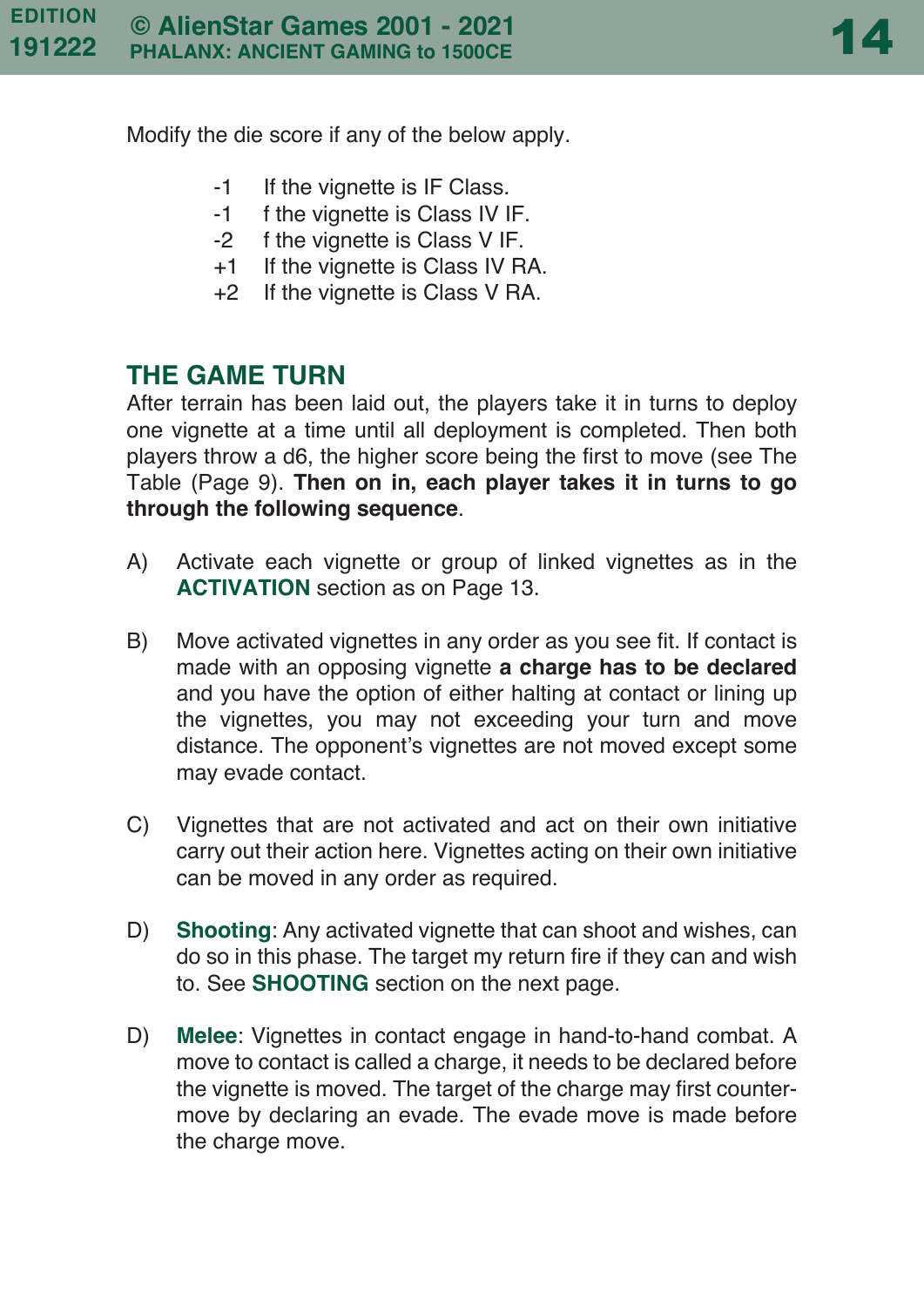# **EVADING**

**LIN**, **LIW**, **LIS and VLI** may evade **HIP**. **HIS**, **HIB**, **HIW** and **HIN**. **LSC** may evade any vignette, **HCC**, **HSC**, **CAM** may evade any **HI**. The evade move is made by moving the evading vignette one full move to its rear, it still may face in the same direction. Evaders may shoot at chargers if of a class able to do so.

# **SHOOTING**

Only **HIB**, **LIN**, **VLI**, **HSC**, **CAM** and **LSC** can shoot. In real life some types of **HI** can shoot, this is generally **HIN** and **HIS** which can shoot with dart, bow or light spear. In this case the shooting is considered in support of their melee and is integrated in to melee factors. **HIB** can shoot to 2\*. **LIN**, **VLI**, **HSC**, **CAM** and **LSC** can only shoot to 1\*. \*Means shooting range as expressed as vignette widths see Page 12 first paragraph. Any vignette that can shoot may shoot at vignettes that have moved into contact with them before melee is conducted. **VLI** and **LSC** can shoot all round, others can only shoot directly ahead. Any effects are applied immediately. A vignette that is shot at may shoot back after the shooters result is applied (if any).

**METHOD**: Nominate the shooter and target. Throw a d6, apply any shooting conditional modifiers and consult the shooting results table.

# **Shooting Conditional Modifiers:**

- +3 If **HIB** are shooting at any troops classed as Mounted or Animal (see Page 3) and within 1\* (see above).
- +1 If **HIB** are shooting at any troops classed as Mounted or Animal (see Page 3) and over 1\* (see above).
- +1 If the target is **HIP**, **HIS**, **HIB** or **HIW**.
- -2 If the target ended its move in contact with the shooters. If the target then receives an **H** result due to the shooting, the target converts the **H** result into and **R** result..
- -2 If the shooters have any combat penalty (Page 11).

| Vignette Class Die Score |        |             |   |        |                |        |  |  |
|--------------------------|--------|-------------|---|--------|----------------|--------|--|--|
| <b>HIB</b><br>Other      | -<br>- | 2<br>-<br>- | - | R<br>н | h<br><b>RR</b> | 6<br>B |  |  |

# **The shooting Results Table**: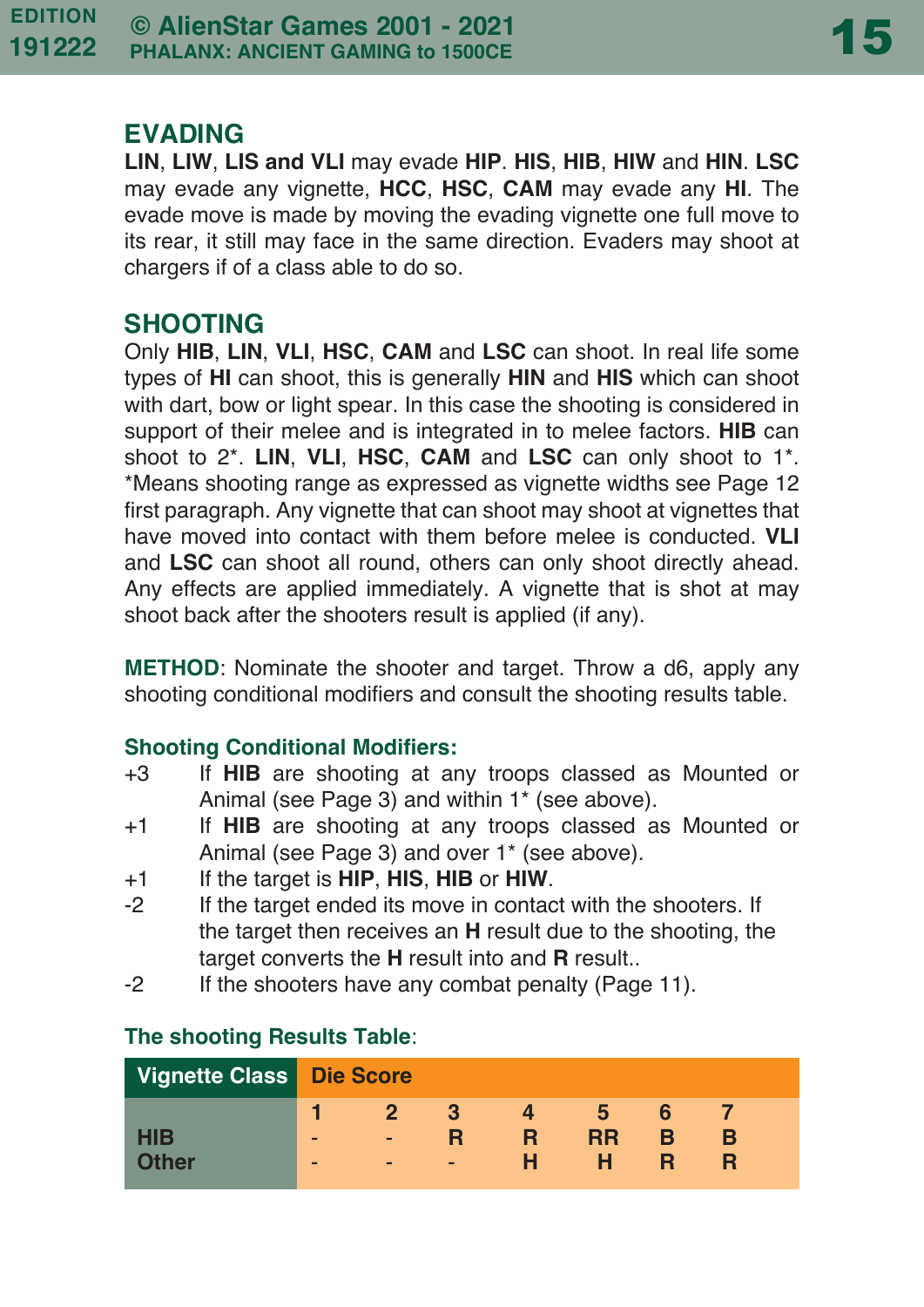**H** means that the target has to **Halt** and cannot move during its sides next turn. **R** means **Repulsed**, the target has to be immediately moved back one full turn. **B** means the target is **Broken** if Mounted otherwise **RR**. See **RESULTS** on P19 for definitions.

### **MELEE**

When vignettes come into contact, melee occurs. The radical feature of this set of rules is that combat is adjudicated using only one die.

**METHOD**: Both of the vignettes in contact cross reference their General Class (Page 3) against whether their opponent is **FOOT** or **OTHER** (mounted or animal). **ADD** its Integrity Class (Page 7). The result is the **Base Combat Factor** (**BCF**).

| <b>Class</b> | <b>vs Foot</b> | vs Other       | <b>Disadvantaged if fighting</b> |
|--------------|----------------|----------------|----------------------------------|
| <b>HIP</b>   | $\overline{4}$ | 6              | HIW, LIW, CAT, SCH.              |
| <b>HIS</b>   | $\overline{4}$ | 4              | HIW, LIW, CAT, SCH.              |
| <b>HIN</b>   | 5              | 4              | LIW, CAT, SCH                    |
| <b>HIW</b>   | $\overline{4}$ | $\overline{4}$ | LIS, CAT, SCH.                   |
| <b>HIB</b>   | $\overline{2}$ | $\overline{2}$ | MTD, SCH.                        |
| <b>LIW</b>   | $\overline{2}$ | $\overline{2}$ | MTD, SCH.                        |
| <b>LIS</b>   | 3              | $\overline{2}$ | CAT, SCH.                        |
| LIN          | 3              | $\overline{2}$ | MTD.                             |
| <b>VLI</b>   | $\mathbf{1}$   |                | MTD.                             |
| <b>CAT</b>   | $\overline{4}$ | 4              | EL, HIW, LIW.                    |
| <b>HCC</b>   | 3              | 3              | EL.                              |
| <b>HSC</b>   | $\overline{2}$ | $\overline{2}$ | CAT, EL.                         |
| <b>LSC</b>   | $\overline{2}$ | $\overline{2}$ | EL.                              |
| <b>CAM</b>   | $\overline{4}$ | 6              | HIB.                             |
| <b>SCH</b>   | 6              | 4              | LIS, LIN, VLI, HIB.              |
| <b>PEL</b>   | $\overline{4}$ | 6              | LIS, LIN, VLI, HIB.              |
| <b>IND</b>   | $\overline{4}$ | 4              | LIS, LIN, VLI, HIB.              |
| <b>AFR</b>   | 2              | 4              | LIS, LIN, VLI, HIB.              |

**BOTH** vignettes in contact now modify their **Base Combat Factor** (**BCF**) and apply any applicable melee conditional modifiers both as below. Start at the top of the below table, working down and applying the results to both immediately as you go.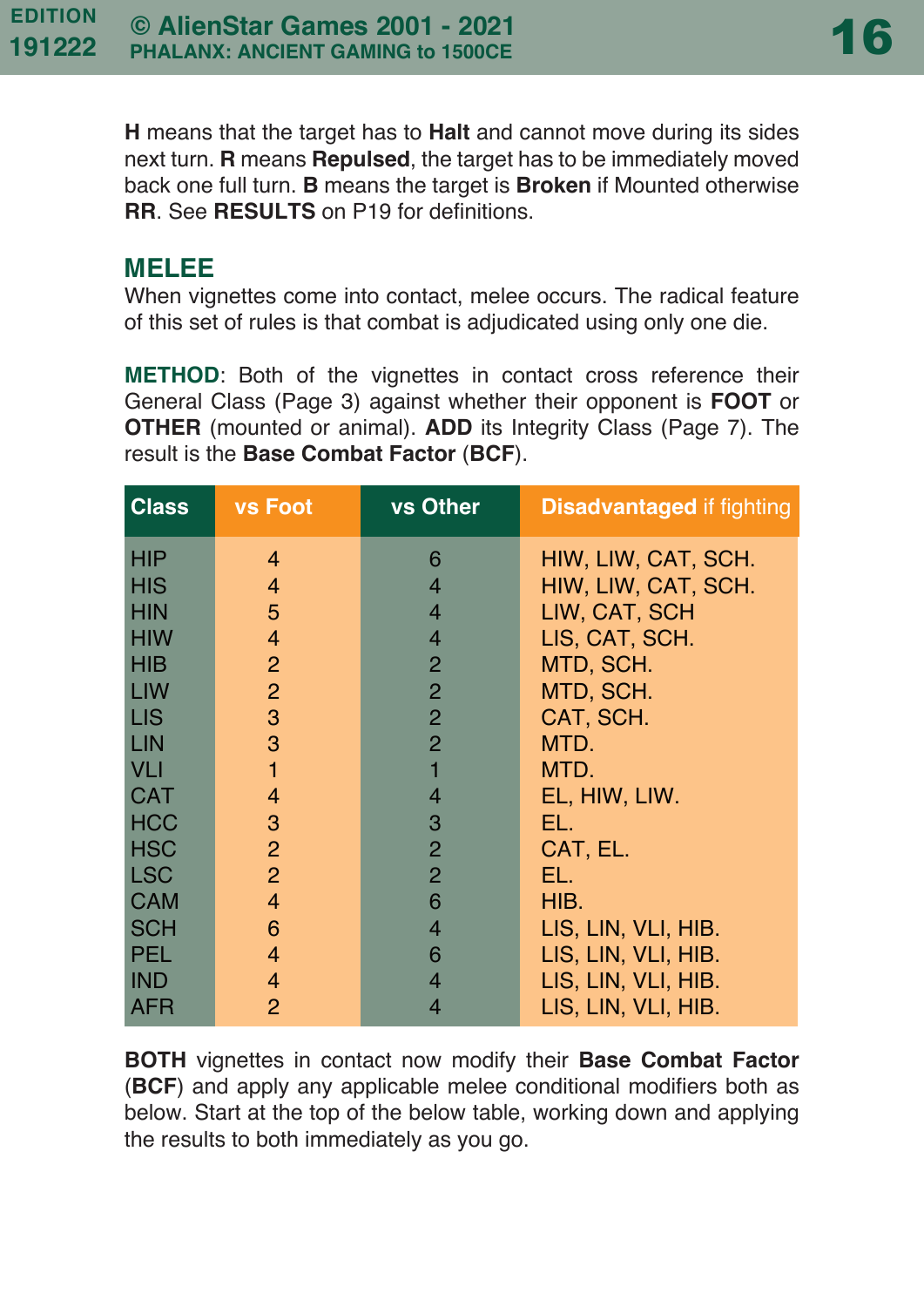# **Melee Conditional Modifiers**

| -н   | Reduce the base combat factor $(BCF)$ by a half rounding<br>down if the vignette in a melee has a combat penalty as<br>described in MOVEMENT on Page 11.                                                                                                 |
|------|----------------------------------------------------------------------------------------------------------------------------------------------------------------------------------------------------------------------------------------------------------|
| -н   | Reduce the base combat factor (BCF) by half rounding<br>down if HIP, HIS, HIN, HIW, HIB or CAT is contacted by<br>an opponent in flank/rear or front and flank                                                                                           |
| -н   | If Disadvantaged (p16).                                                                                                                                                                                                                                  |
| $-2$ | If your vignette is overlapped by an opposing vignette that<br>is contiguous to the vignette in contact to the front. The<br>overlapping vignette must have a total modified combat<br>factor that is at least half the vignette that it is overlapping. |
| -1   | For every RR or two R accumulated if RA class troops.                                                                                                                                                                                                    |
| -1   | For every <b>R</b> result accumulated if IF class troops. An RR<br>result is counted as two <b>R</b> results.                                                                                                                                            |
| +H   | If the vignette is supported by a friendly vignette that is<br>support-linked and is placed immediately to its rear. Add<br>half of the supporting vignette's base CF rounded down.                                                                      |

**HIN** can only be support-linked by **ONE** vignette of **LIN** or **VLI**. **HIP** by **HIP** or **VLI**. **HIB** by **HIB** or **VLI**. **HIS** by **LIN** or **VLI**. **LIS** by **LIS** or **VLI**.

Your **CF** can go negative.

A vignette fights the opponent with which it shares most base contact. If a vignette is contacted by multiple melee opponents, it fights against one only, the others supporting.

If a vignette has a Disadvantage because it is fighting **HIW** or **LIW**, the disadvantage **ONLY** applies in the initial turn of contact.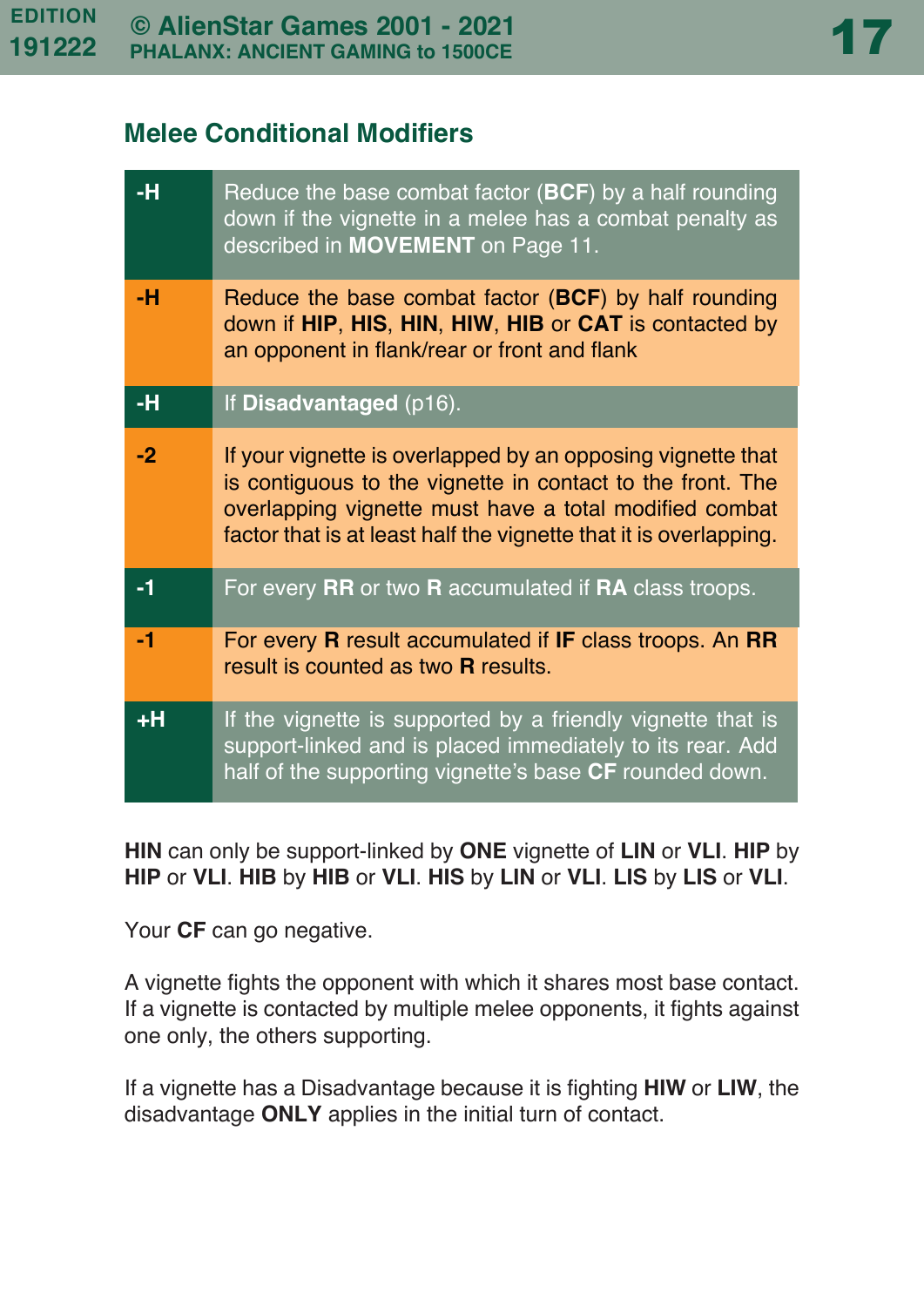**NEXT:** Throw a **d6**. If the score is 1 or 2, then add 1 to the **CF**, if the score is 3 or 4, add 2 to the **CF**. If the score is 5 or 6 add 3 to the **CF**.

# **RESULTS**

The player whose turn it is now compares his score with that of the opponent and then consults the results of contact as below.

|              | <b>Your Vignette</b> | <b>Opponents Vignette</b> |
|--------------|----------------------|---------------------------|
| -4 or less   | <b>BREAK</b>         | see below                 |
| $-1$ to $-3$ | <b>REPULSED</b>      | see below                 |
| 0            | <b>STAND</b>         | <b>STAND</b>              |
| $+1$ to $+3$ | see below            | <b>REPULSED</b>           |
| +4 or more.  | see below            | <b>BREAK</b>              |

'**Your Vignette**' refers to the vignette of the side whose turn it currently is.

**STAND**: The vignette Stands its ground and remains where it is. It will act as the player wishes and according to the rules of activation.

**REPULSED**: This means the vignette is Repulsed and has to be immediately moved back the distance of one full turn and end facing opponents. If the opponents are **IF Class III**, **IV** or **V** they must follow up a full move, even if this means they may still maintain contact.

**BREAK**: The vignette is broken in route and is removed from play. For effect, the vignette can be turned about and make a few full moves for a couple of turns fanning out the figures if this is possible. **LSC**, **LIS**, **LIN**, **LIW** and **VLI** getting this result when fighting any **HI** or any elephants convert this in to an **RR** (double R) result instead unless the vignettes cf has already been reduced to half or less (round up) in which case the B result stands. This is treated as two simultaneous **R** results as above.

**RR**: (From Shooting - Page 15/16) The vignette is Repulsed and has to be immediately moved back the distance of **TWO** full turns and end facing opponents. If you or the opponents are **IF Class III**, **IV** or **V** they must follow up a full move. If a vignette receiving an **R** or **RR** result means that their **R** or **RR** move will take them into friends the **R** or **RR** result is converted into a **B** result if the distance between them is half of the R or **RR** move or less. Don't have your second line too close.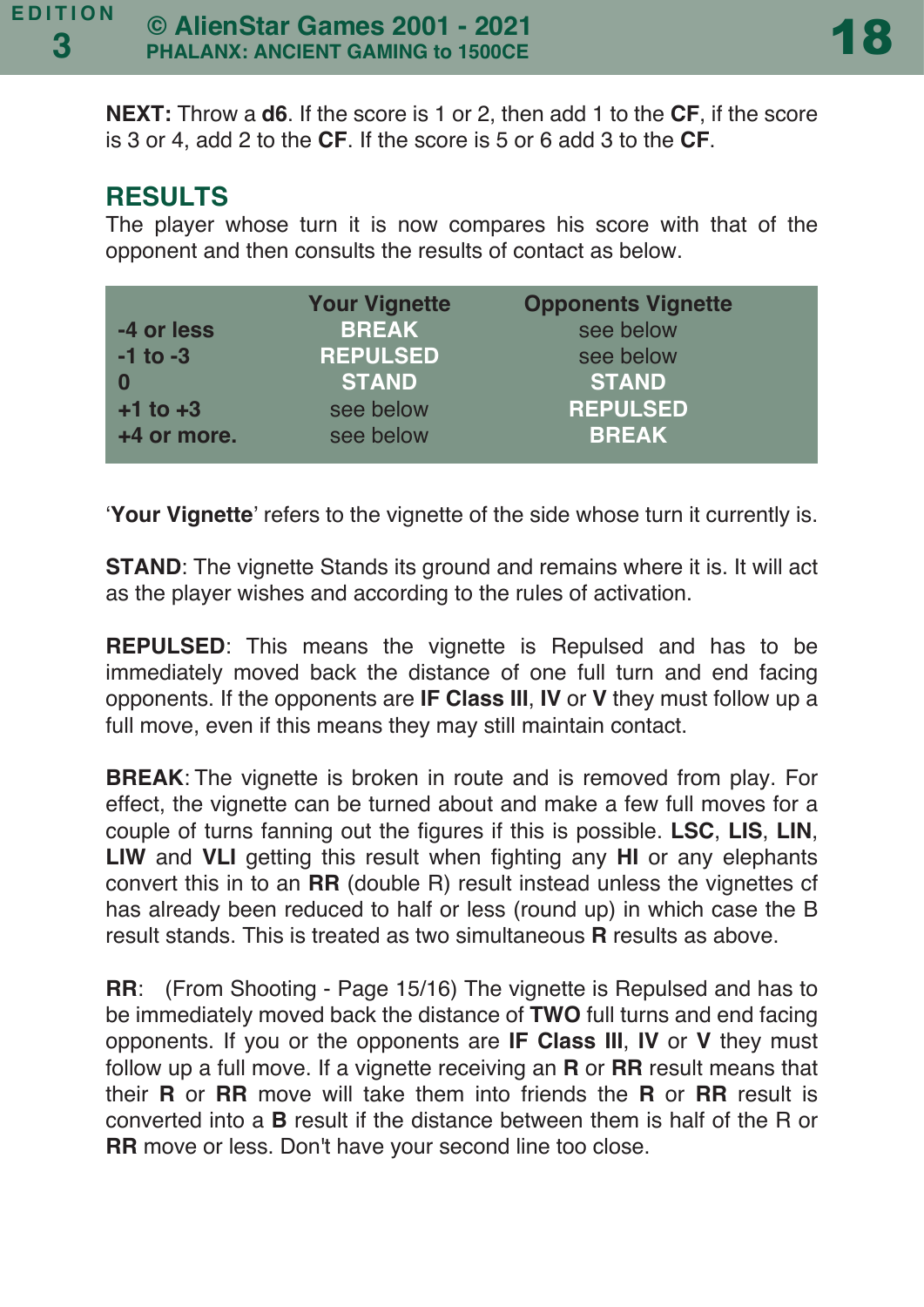# **Recovery of R and RR results**

On Page 17 there are two melee conditional modifiers that reduce a vignettes **cf** due to the accumulation of **R** and **RR** results. For every turn an activated vignette is not involved with combat, movement or is shot at, it can cancel out an accumulated -1. This action, called rallying, will encourage players to keep pressure on opposing vignettes in the attempt to wear them down. Also, keep a reserve of fresh troops and commit them to battle at the appropriate time. This is an optional rule.

#### **Recording of R and RR results**

As a suggestion, to record **R** and **RR** results use small coloured elastic bands. When a vignette gets an **R** result, place a coloured band on the vignette. When a vignette cancels out a **-1**, remove one band. If the vignette is IF class, count an **RR** result as two **R** results. This is an optional rule.

# **VICTORY**

When at least a third (round up) of the vignettes of the **MBL** are broken (**B** result). **OR** when any one of the army's key vignettes (see army list) get a **B** result, **OR** when the General's vignette receives a **B** result that side has lost. If your army is allowed to deploy in multiple lines, the side is defeated when any vignette of the last line is broken. Remember, fortune favours the brave, the same with these rules.

# **CHARIOTS**

Three and four horse chariots (**4HC**) are counted as **HCC** or **HSC** depending on their real life role. Two horse chariots (**2HC**) are counted as **HSC** or **LSC**, again, depending on their real life battlefield use, formation etc. Full details to be given in our army lists.

# **ARTILLERY**

The period employed the use of torsion, counterweight and powder artillery of various sizes. We classify them as amalgamated or attached. The former are those weapons (of any type) used collectively in a 'battery' and are treated as **HIB**. The latter are those (generally smaller) weapons attached to foot vignettes. An example of this would be balista attached to Cohortes. If the artillery is attached, integrate an artillery model into that of the vignette, or place a model touching the behind or the side edge of the vignette. The vignette can shoot to 1 if attached and to 4 if amalgamated, both use the 'Other' row on the shooting results table that is on Page 16.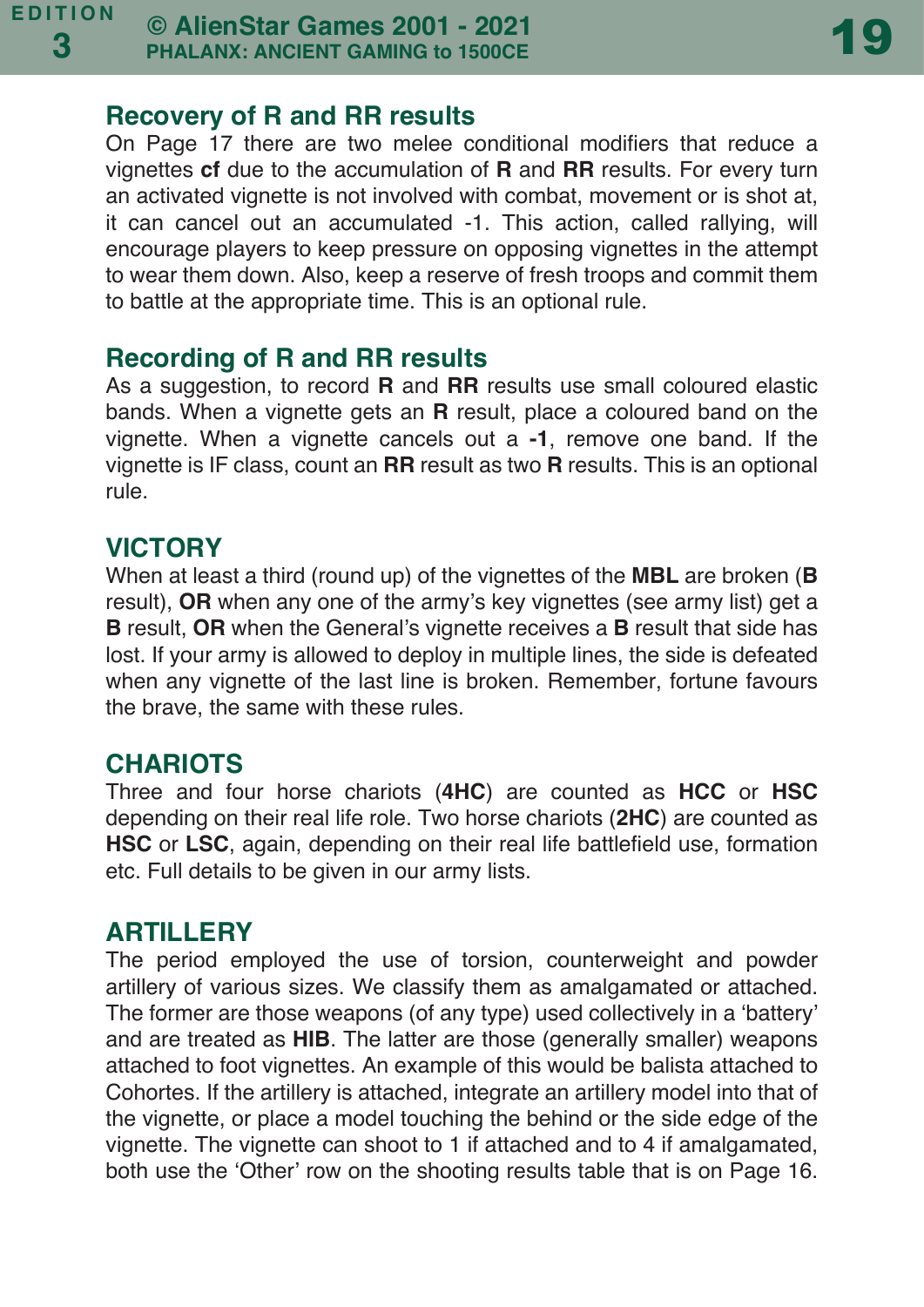

In melee a vignette with attached artillery gets a -1 melee conditional modifier. Amalgamated artillery melee as **HIB**. **This is an optional rule**.

# **FIELD DEFENCES**

Some troops had the historical use of static field defences such as stakes and palisade. Vignettes using such defences may not move when deployed and must have the defences reproduced by model to their front. A new combat conditional modifier needs to be introduced as follows:

-1 If in melee with a vignette that is protected by static field defences such as stakes or palisade. **This is an optional rule**.

# **DETACHMENTS**.

A Wing, including vignettes of the MBL that extend into the Flank Sectors can be detached from the MBL and separate themselves from the MBL by any distance. A detachment may cross into other Sectors. Increase activation points by 1 when activating a detachment. Detachments are ideal for flanking manoeuvres but may leave your own flanks exposed. **This is an optional rule**.

# **CONVERSION**

You may find the following chart helpful when moving from one set of rules to another. For now we'll have to limit the chart to DBA/DBM as these are the most popular rules used in the UK.

| Phalanx    | DBA/DBM       | Phalanx    | DBA/DBM                 |
|------------|---------------|------------|-------------------------|
| <b>HIP</b> | <b>Pikes</b>  | <b>CAT</b> | Knights (S)             |
| <b>HIS</b> | Spears        | <b>HCC</b> | Knights                 |
| <b>HIB</b> | <b>Bows</b>   | <b>HSC</b> | Cavalry                 |
| <b>HIN</b> | <b>Blades</b> | <b>LSC</b> | Light Horse             |
| LIS        | Auxilia (S)   | <b>PEL</b> | Elephants (S)           |
| LIN        | Auxilia       | <b>IND</b> | Elephants               |
| LIW        | Warband       | <b>AFR</b> | Elephants (I)           |
| <b>HIW</b> | Warband (S)   | <b>SCH</b> | <b>Scythed Chariots</b> |
| VLI        | Psiloi        | <b>CAM</b> | Cavalry                 |

I hope that this will prove useful as a general guide, you'll be able to fit in more as you see appropriate.